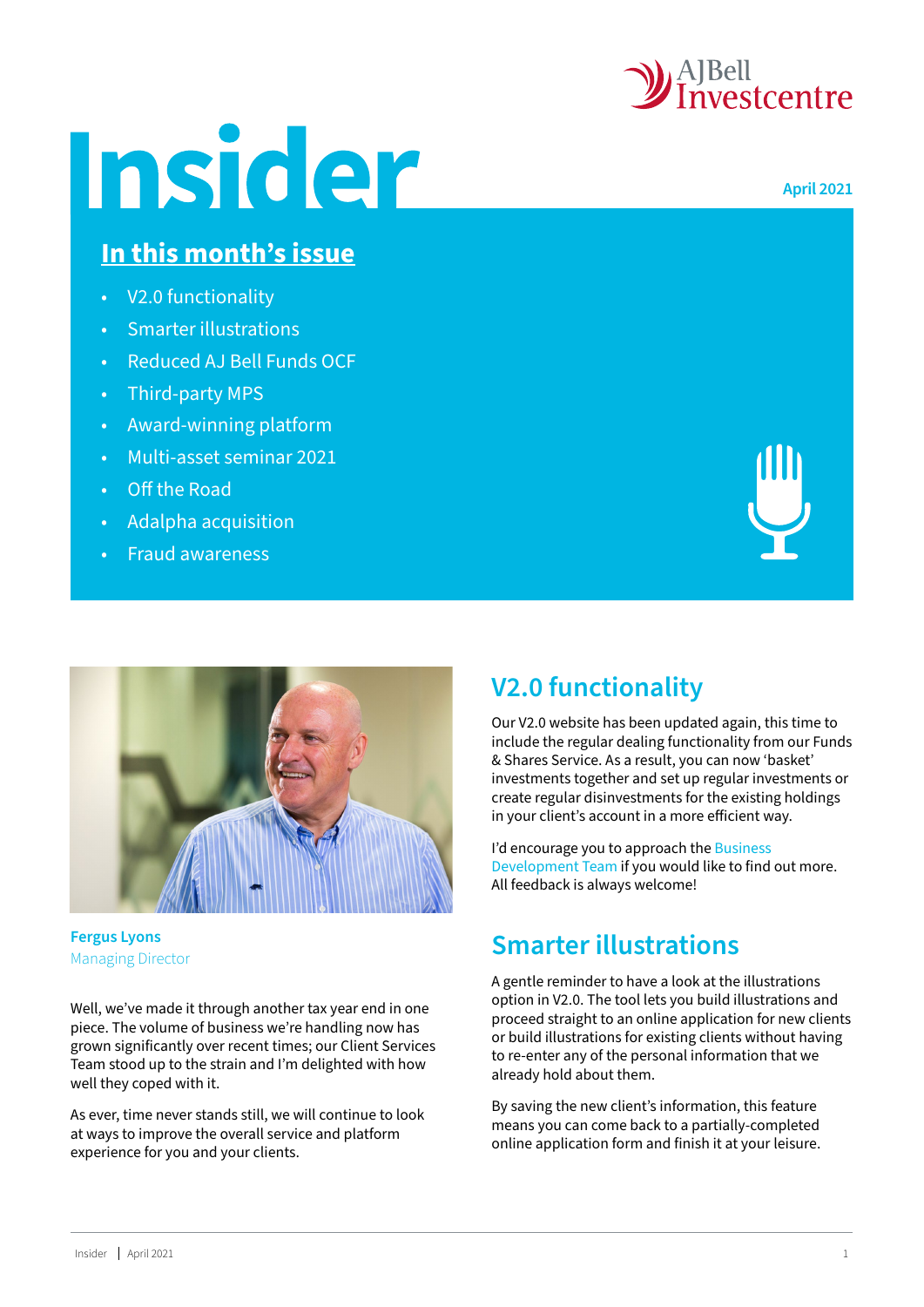### <span id="page-1-0"></span>**Reduced AJ Bell Funds OCF**

Ever since they launched our AJ Bell Funds range, the team at AJ Bell Investments has been committed to the idea of making cost savings wherever possible, and passing those savings on to customers in the form of a reduced OCF.

That work never stops and the OCF information outlined below highlights the most recent cost reductions.

| <b>Fund</b>                | <b>OCF</b> |
|----------------------------|------------|
| Cautious                   | 0.35%      |
| <b>Moderately Cautious</b> | 0.34%      |
| <b>Balanced</b>            | 0.32%      |
| Moderately Adventurous     | 0.32%      |
| Adventurous                | 0.32%      |
| Global Growth              | 0.34%      |
| Responsible Growth         | 0.60%      |

With top-two quartile (IA Sector) performance over three years, unfettered market access, and now more competitive charges than ever, the [AJ Bell Funds](https://www.investcentre.co.uk/investment-options/aj-bell-investments#funds) are a multi-asset solution for you to consider alongside other funds, or as a standalone investment.

**!** The value of investments and the income from them can go down as well as up and your client may not get back their original investment.

# **Third-party MPS**

I'm very pleased to confirm that we have now introduced Waverton's MPS portfolios to the platform. And in the not-too-distant future, we will be adding 8AM Global's CleverMPS too.

You can [visit the website](https://www.investcentre.co.uk/investment-options/third-party-mps) for more details on our third-party MPS providers, or just get in touch with your BDM Team by phone or email if you have any specific questions.

### **Award-winning platform**

The 2021 Professional Adviser awards were held during March and I was delighted to see AJ Bell Investcentre come out on top when we retained the award for the Best Platform for Advisers (AUA over £25 billion).

We have been fortunate to win a few awards over recent months – none of them would be possible without the fantastic support we get from advisers across the country who use our platform. Thank you.

#### **Multi-asset seminar 2021**

Get your diary out, because on Thursday 13 May, between 10am and 12 noon, we'll be presenting a fascinating [multi-asset seminar](https://www.investcentre.co.uk/support/events/multi-asset-seminar) as part of our 'Off the Road' webinar schedule.

Hosted by Danni Hewson, who recently joined our Media Team from the BBC, the event will feature contributions from:

- **Alexander Chartres, Investment Director Ruffer LLP**
- **Andrew Keegan, Head of Wealth EMEA, Multi-Asset Strategies & Solutions – BlackRock**
- **Maria Municchi, Fund Manager M&G Investments**
- **David Hood, Head of Central Investment Solutions – Brewin Dolphin**

Our very own Russ Mould and Kevin Doran will also be sharing their insights as part of this unique event, which counts as two hours of structured CPD time. You can see a full agenda and details of the topics to be covered [here.](https://www.investcentre.co.uk/support/events/multi-asset-seminar)

### **Off the Road**

If you missed our 'Off the Road' Spring 2021 special, fear not: all the videos are now available to watch anytime [via](https://www.investcentre.co.uk/support/infocentre)  [the Infocentre](https://www.investcentre.co.uk/support/infocentre).

This session included an AJ Bell business update, talks from members of our Technical Team, and a contribution from our Chief Investment Officer, Kevin Doran.

Across the last 12 months, the team has delivered 38 sessions and, with almost 17,000 advisers joining us, they have proved popular. The Infocentre includes the full back catalogue of all sessions should you have missed any.

### **Adalpha acquisition**

You may have seen some media coverage about our recent acquisition of the Adalpha group of companies. This is a very exciting move for us that will allow us to continue to enhance and broaden our offering, and help you service an even wider base of clients.

The Adalpha Team is working on a simplified, mobilefocused platform, aimed at helping advisers deliver a seamless service remotely. It's our belief that this kind of